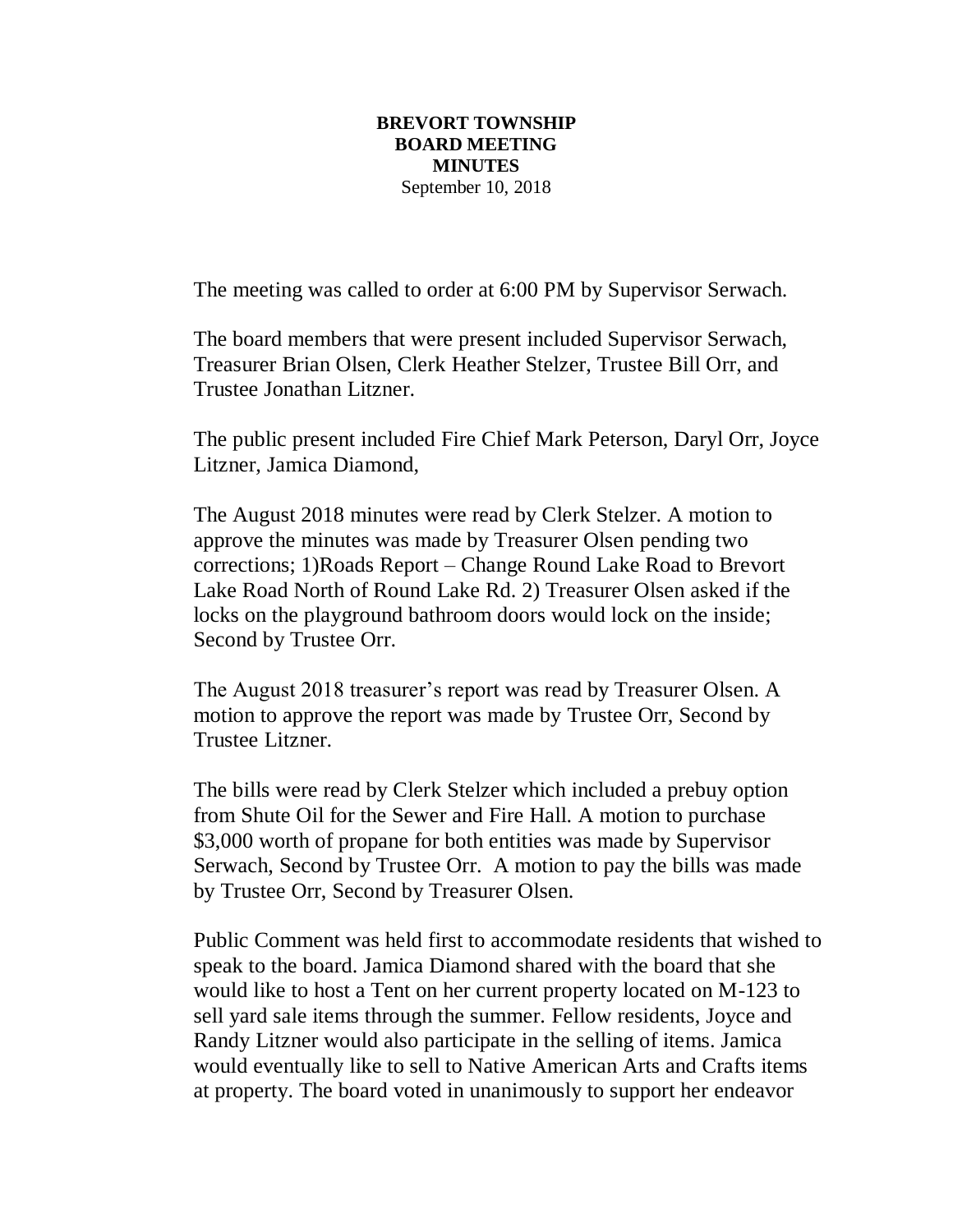with the understanding that the sale site is well maintained and kept clean.

Supervisor Serwach shared that there has been a request for a Zoning Variance on a piece of property on Walker Road. The purchaser of the property would like to tear down the existing home and replace it with a modular on a 50 FT lot rather than a 100 FT lot. A zoning meeting has been scheduled for September 24, 2018 at 6:00 PM. Mackinac Properties is representing the purchaser and has paid \$300.00 to cover the cost to the township.

Clerk Stelzer will send a letter to two houses on each side of the property to ensure they are aware. Supervisor Serwach placed an ad in the paper on Sept. 19th, 2018.

A letter was drafted by Evashevski Law that will provide a statement to landowner Bruce Schlehuber that his property can be divided to Denise Schlehuber because it is not an agricultural piece of property. The current Zoning Ordinance Book (1987) does not reflect this change as it has not been updated. Supervisor Serwach will contact MTA and MSUE for help with updating it.

Treasurer Olsen received 1 bid by an engineering firm to complete an assessment of the Fairground Exhibit Building. RS Scott Associates bid \$5,000.00 to complete the assessment. This cost is not within the township's budget.

Trustee Orr shared that resident Chelsea King asked about dust control on her road. Supervisor Serwach shared that it's too late for Calcium Chloride but they will consider for next spring.

Clerk Stelzer shared that a resident inquired regarding the paving of the road he lives on, on East Lake Rd.

Resident Mike Sabo shared his concern regarding the lack of quality internet options in the area. Mr. Sabo shared that there are some grant